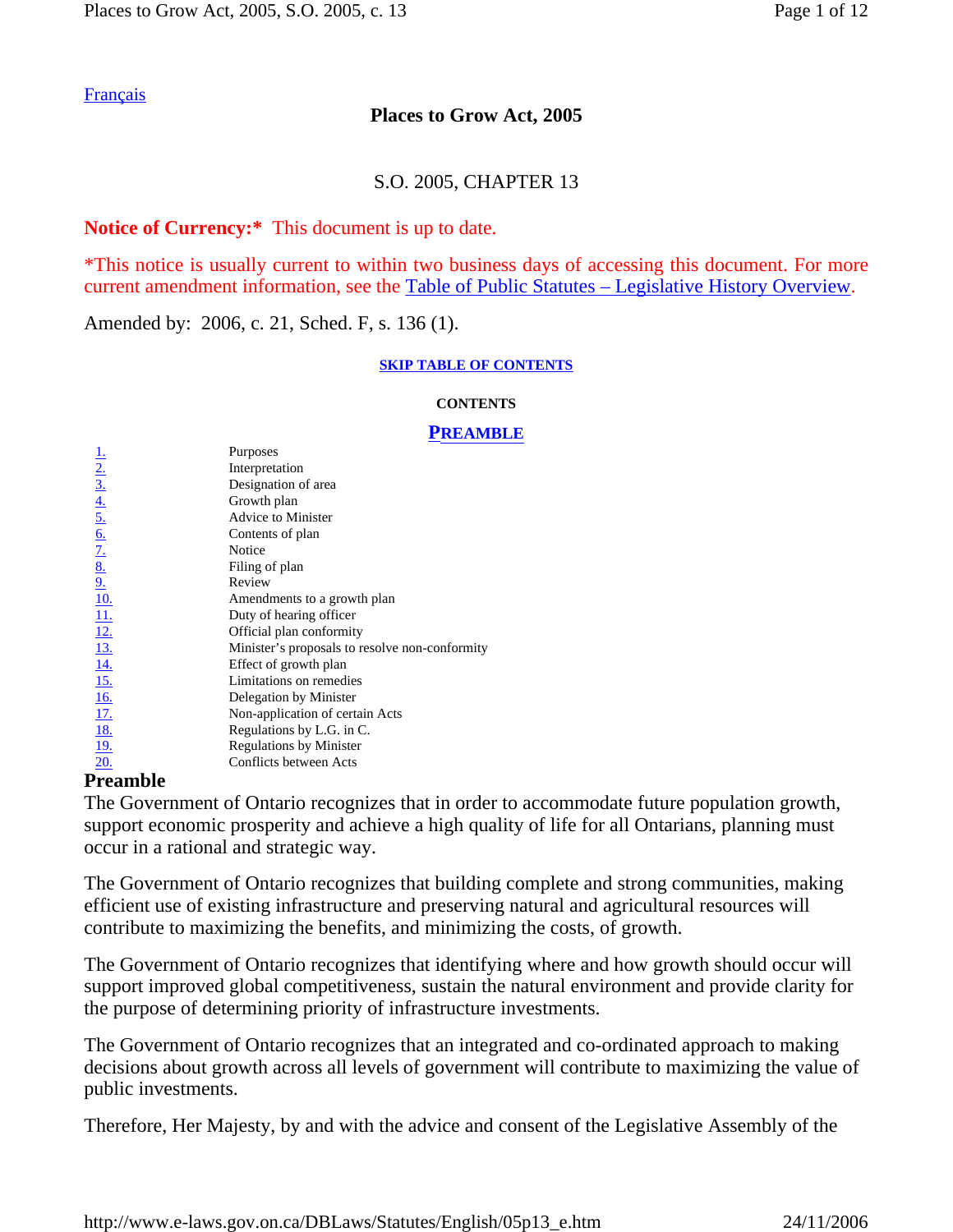Province of Ontario, enacts as follows:

### **Purposes**

**1.** The purposes of the Act are,

 (a) to enable decisions about growth to be made in ways that sustain a robust economy, build strong communities and promote a healthy environment and a culture of conservation;

 (b) to promote a rational and balanced approach to decisions about growth that builds on community priorities, strengths and opportunities and makes efficient use of infrastructure;

 (c) to enable planning for growth in a manner that reflects a broad geographical perspective and is integrated across natural and municipal boundaries;

 (d) to ensure that a long-term vision and long-term goals guide decision-making about growth and provide for the co-ordination of growth policies among all levels of government. 2005, c. 13, s. 1.

### **Interpretation**

**2.** In this Act,

- "area of settlement" means an area of land designated in an official plan for urban uses, including urban areas, urban policy areas, towns, villages, hamlets, rural clusters, rural settlement areas, urban systems, rural service centres or future urban use areas, or as otherwise prescribed; ("zone de peuplement")
- "growth plan" means a plan approved by the Lieutenant Governor in Council as a growth plan under subsection 7 (6); ("plan de croissance")
- "growth plan area" means an area of land designated by the Lieutenant Governor in Council as a growth plan area under clause 3 (a); ("zone de croissance planifiée")
- "Minister" means the Minister of Public Infrastructure Renewal or such other member of the Executive Council to whom the administration of this Act is assigned under the *Executive Council Act*; ("ministre")
- "municipal planning authority" means a municipal planning authority established under section 14.1 of the *Planning Act*; ("office d'aménagement municipal")

"prescribed" means prescribed by regulations made under this Act; ("prescrit")

"public body" means a municipality, local board, conservation authority, ministry, department, board, commission, agency or official of a provincial or federal government or a First Nation. ("organisme public") 2005, c. 13, s. 2.

### **Designation of area**

- **3.** The Lieutenant Governor in Council may, by regulation,
	- (a) designate an area of land as a growth plan area; and
	- (b) amend or revoke a designation made under clause (a). 2005, c. 13, s. 3.

## **Growth plan**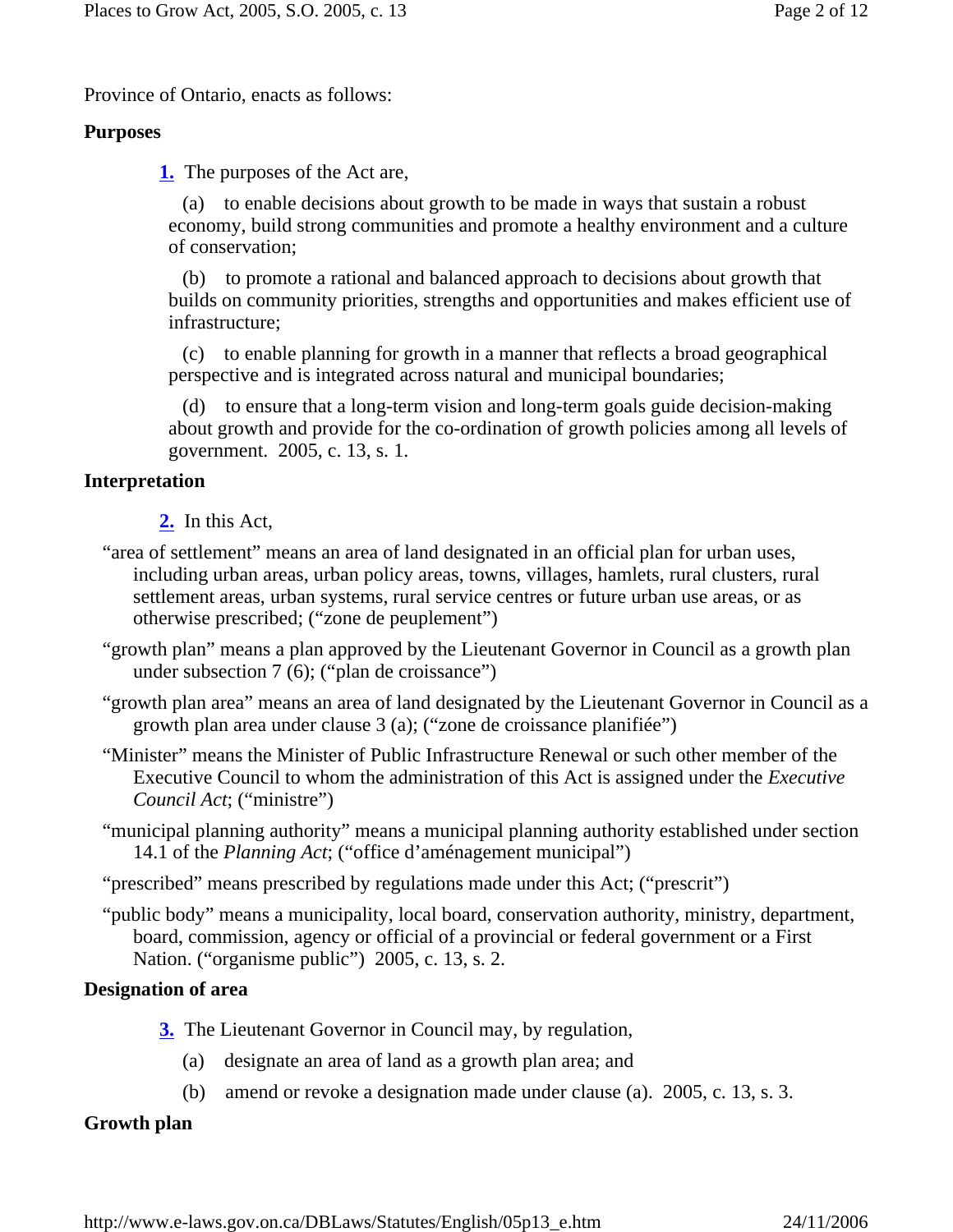**4.** The Minister shall prepare a proposed growth plan for all or part of an area designated under clause 3 (a). 2005, c. 13, s. 4.

### **Advice to Minister**

 **5.** The Minister may appoint one or more persons and establish one or more advisory committees, consisting of such persons as the Minister appoints, to,

- (a) carry out such consultations as the Minister directs;
- (b) advise and make recommendations to the Minister in respect of,

the preparation and implementation of growth plans, amendments to growth plans and revisions of growth plans, and

 (ii) facilitating the resolution of issues arising out of the implementation of growth plans, amendments to growth plans and revisions of growth plans; and

(c) perform such other functions as the Minister directs. 2005, c. 13, s. 5.

### **Contents of plan**

**6.** A growth plan may contain,

(a) population projections and allocations;

 (b) an assessment and identification of priority growth areas, emerging growth areas and future growth areas, over specified time periods;

- (c) growth strategies for all or part of the growth plan area;
- (d) policies, goals and criteria in relation to,
	- (i) intensification and density,
	- (ii) land supply for residential, employment and other uses,

 (iii) expansions and amendments to the boundaries of areas of settlement,

(iv) the location of industry and commerce,

 (v) the protection of sensitive and significant lands, including agricultural lands, and water resources,

(vi) non-renewable resources,

(vii) the conservation of energy,

 (viii) infrastructure development and the location of infrastructure and institutions,

(ix) transportation planning,

(x) municipal waste management planning,

 (xi) the co-ordination of planning and development among municipalities,

(xii) growth-related capital spending and financing,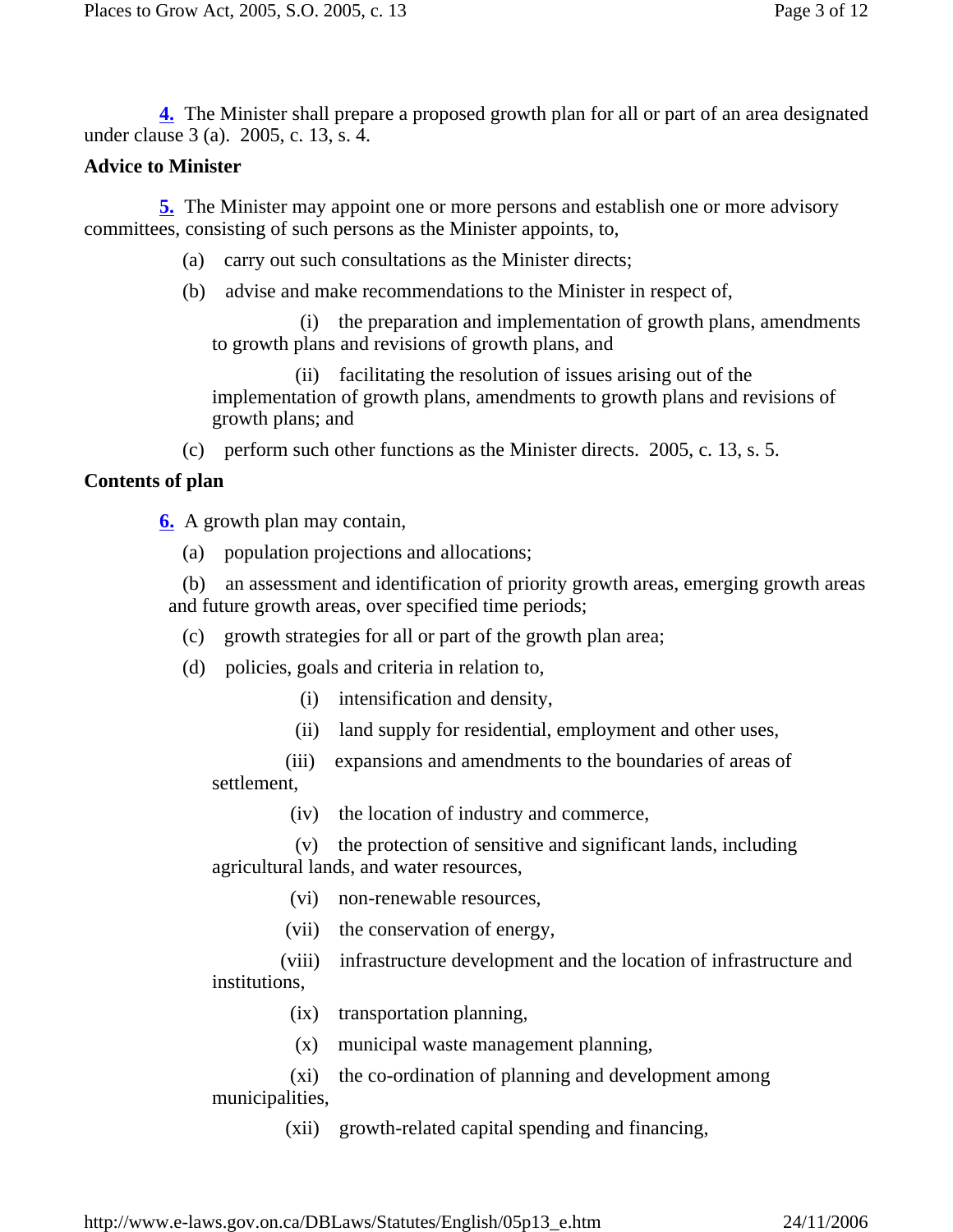- (xiii) affordable housing,
- (xiv) community design,

 (xv) specified actions to be taken by municipalities to implement or achieve the policies or goals;

 (e) such other policies, goals or matters that the Minister considers advisable. 2005, c. 13, s. 6.

### **Notice**

 **7.** (1) When a proposed growth plan has been prepared, the Minister shall ensure that,

 (a) notice is given informing the public of the proposed plan, indicating where a copy of the proposed plan together with such information relevant to the proposed plan as the Minister considers advisable can be examined and inviting written submissions on the proposed plan within such period of time as is specified by the Minister;

 (b) each municipality, municipal planning authority and planning board having jurisdiction in the area which is the subject of the proposed plan or having jurisdiction in a planning area which abuts that area is consulted with respect to the contents of the proposed plan and is invited to make written submissions within such period of time as is specified by the Minister; and

 (c) notice of the proposed growth plan, in a form approved by the Minister and containing such information as the Minister considers appropriate, is given on the environmental registry established under section 5 of the *Environmental Bill of Rights, 1993*. 2005, c. 13, s. 7 (1).

### **Minister may confer**

 (2) The Minister may confer with any person, public body or other body that the Minister considers may have an interest in the proposed plan. 2005, c. 13, s. 7 (2).

### **Hearing officer**

 (3) The Minister may appoint one or more hearing officers for the purpose of conducting one or more hearings within the area to which the proposed plan applies or in the general proximity of that area for the purpose of receiving representations respecting,

> (a) the proposed plan or any part of the proposed plan or any matter relating to the proposed plan that has been specified by the Minister; or

 (b) a proposed modification to the proposed plan under subsection (4) or a matter relating to a proposed modification that has been specified by the Minister. 2005, c. 13, s. 7 (3).

### **Notice of proposed modifications**

 (4) If, after considering the submissions received and any recommendations made by a hearing officer, modifications to the proposed plan appear desirable to the Minister, the Minister may,

(a) cause notice to be given informing the public of the proposed modifications;

 (b) provide an opportunity to the public to make written submissions in respect of the proposed modifications within such time as is specified by the Minister; and

(c) provide every municipality, municipal planning authority and planning board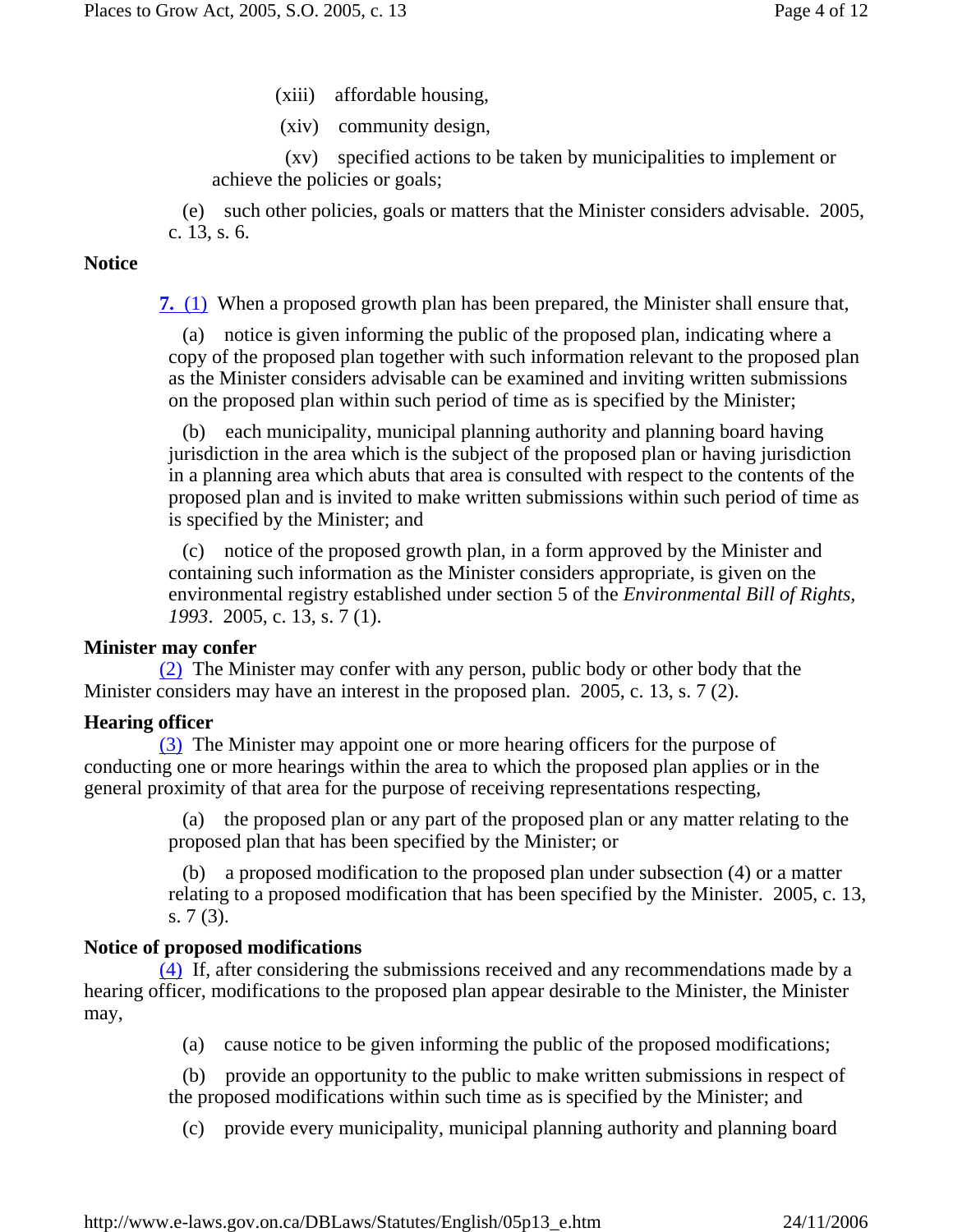having jurisdiction in the area which is subject to the proposed plan or having jurisdiction in a planning area abutting the area with a copy of the proposed modifications and an opportunity to make written submissions in respect of them within such time as is specified by the Minister. 2005, c. 13, s. 7 (4).

### **Modification of plan**

 (5) After considering the submissions received under subsection (4) and any recommendations made by a hearing officer, the Minister may make such modifications to the proposed plan as the Minister considers desirable and shall submit the proposed plan or the proposed plan as modified, as the case may be, a summary of the submissions and comments made and his or her recommendations on the plan to the Lieutenant Governor in Council. 2005, c. 13, s. 7 (5).

### **Approval of plan**

 (6) The Lieutenant Governor in Council may approve the plan submitted under subsection (5) in whole or in part or may approve it with such modifications as the Lieutenant Governor in Council considers desirable or may refuse to approve it, and, unless the Lieutenant Governor in Council refuses to approve the plan, the plan as approved in whole or in part or as modified and approved comes into effect on the day specified by the Lieutenant Governor in Council as the growth plan for the area to which it applies. 2005, c. 13, s. 7 (6).

### **Revocation of plan**

 (7) The Minister may, with the approval of the Lieutenant Governor in Council, by order revoke a growth plan on the day specified in the order and the order shall be filed in accordance with section 8. 2005, c. 13, s. 7 (7).

### **Decision final**

 (8) A decision under subsection (6) or (7) is final and not subject to appeal. 2005, c. 13, s. 7 (8).

### **Filing of plan**

 **8.** (1) A copy of a growth plan and of every amendment to it, certified by the Minister, shall be filed in the offices of the Ministry of Public Infrastructure Renewal, in the offices of the Ministry of Municipal Affairs and Housing, with the clerk of each municipality and with the secretary-treasurer of each municipal planning authority and planning board having jurisdiction in the area covered by the plan or the amendment, as the case may be, and in such other locations that the Minister considers appropriate. 2005, c. 13, s. 8 (1).

### **Lodging of plan**

 (2) If the area covered by the growth plan is in territory without municipal organization, a copy of the plan and of every amendment to it, certified by the Minister, shall be lodged in the proper land registry office. 2005, c. 13, s. 8 (2).

### **Review**

 **9.** (1) The Minister shall ensure that a review of each growth plan is carried out at least every 10 years after the date the plan comes into force to determine whether the plan should be revised. 2005, c. 13, s. 9 (1).

### **Consultation and public participation**

(2) During a review under subsection (1), the Minister shall,

(a) consult with any ministries or other public bodies that, in the opinion of the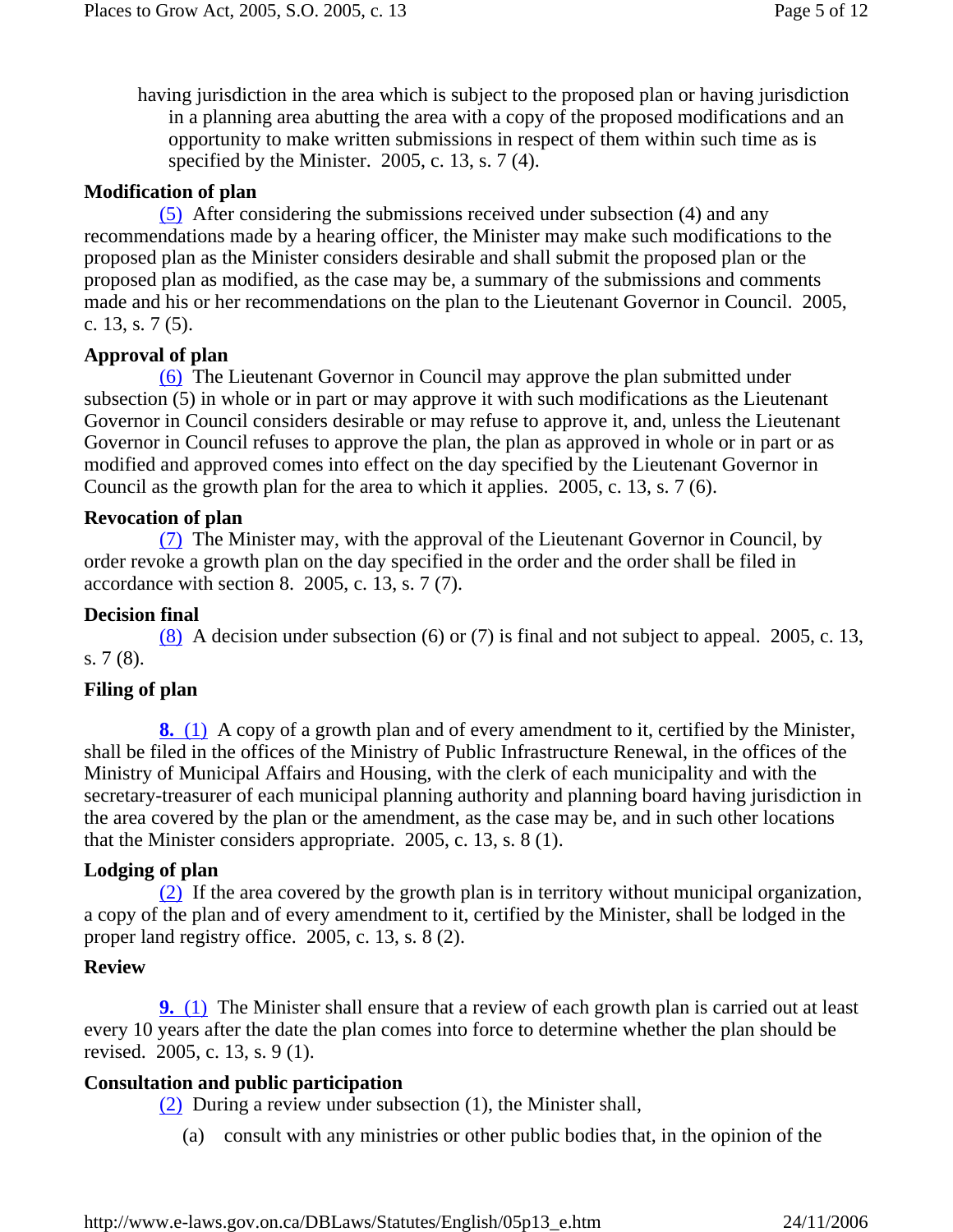Minister, could be affected by the review;

 (b) consult with the council of each municipality or with each municipal planning authority and with each planning board that has jurisdiction in the growth plan area to which the growth plan applies; and

 (c) ensure that the public is given an opportunity to participate in the review. 2005, c. 13, s. 9 (2).

### **Amendments to a growth plan**

 **10.** (1) An amendment to a growth plan shall be made in accordance with this section. 2005, c. 13, s. 10 (1).

### **Proposed amendment**

 (2) If the Minister considers it necessary, the Minister may prepare and propose an amendment to the plan. 2005, c. 13, s. 10 (2).

### **Notice re proposed amendment**

 (3) When an amendment to a plan is proposed under subsection (2), the Minister shall ensure that each municipality, municipal planning authority and planning board with jurisdiction in the area to which the amendment would apply and any other prescribed person, public body or other body,

(a) is given notice of the proposal in the prescribed manner; and

 (b) is invited to make written submissions on the amendment within the period of time specified by the Minister.  $2005$ , c. 13, s. 10 (3).

### **Process**

 (4) Subsections 7 (2) to (6) apply with necessary modifications to a proposed amendment to a growth plan as if the proposed amendment were a proposed growth plan. 2005, c. 13, s. 10 (4).

#### **Where amendment not significant**

 (5) Despite subsection (4), if, in the opinion of the Minister, a proposed amendment would not have a significant effect on the general application of the growth plan to the area to which it applies or to a substantial part of that area,

> (a) the proposed amendment need not be submitted to the Lieutenant Governor in Council for approval in accordance with subsections 7 (5) and (6); and

 (b) the Minister may, by order, approve the proposed amendment in whole or in part with such modifications as the Minister considers desirable or decide not to approve it. 2005, c. 13, s. 10 (5).

### **Effective date of amendment**

 (6) Unless the Minister decides not to approve the proposed amendment, the proposed amendment or the proposed amendment as modified comes into effect as approved in whole or in part or as approved with modifications as an amendment to the growth plan on the day specified in the order. 2005, c. 13, s. 10 (6).

### **Limitation**

 (7) Subsection (5) does not apply to a proposed amendment that provides for growth strategies mentioned in clause 6 (c) if the growth plan that would be amended does not contain such growth strategies for the affected area. 2005, c. 13, s. 10 (7).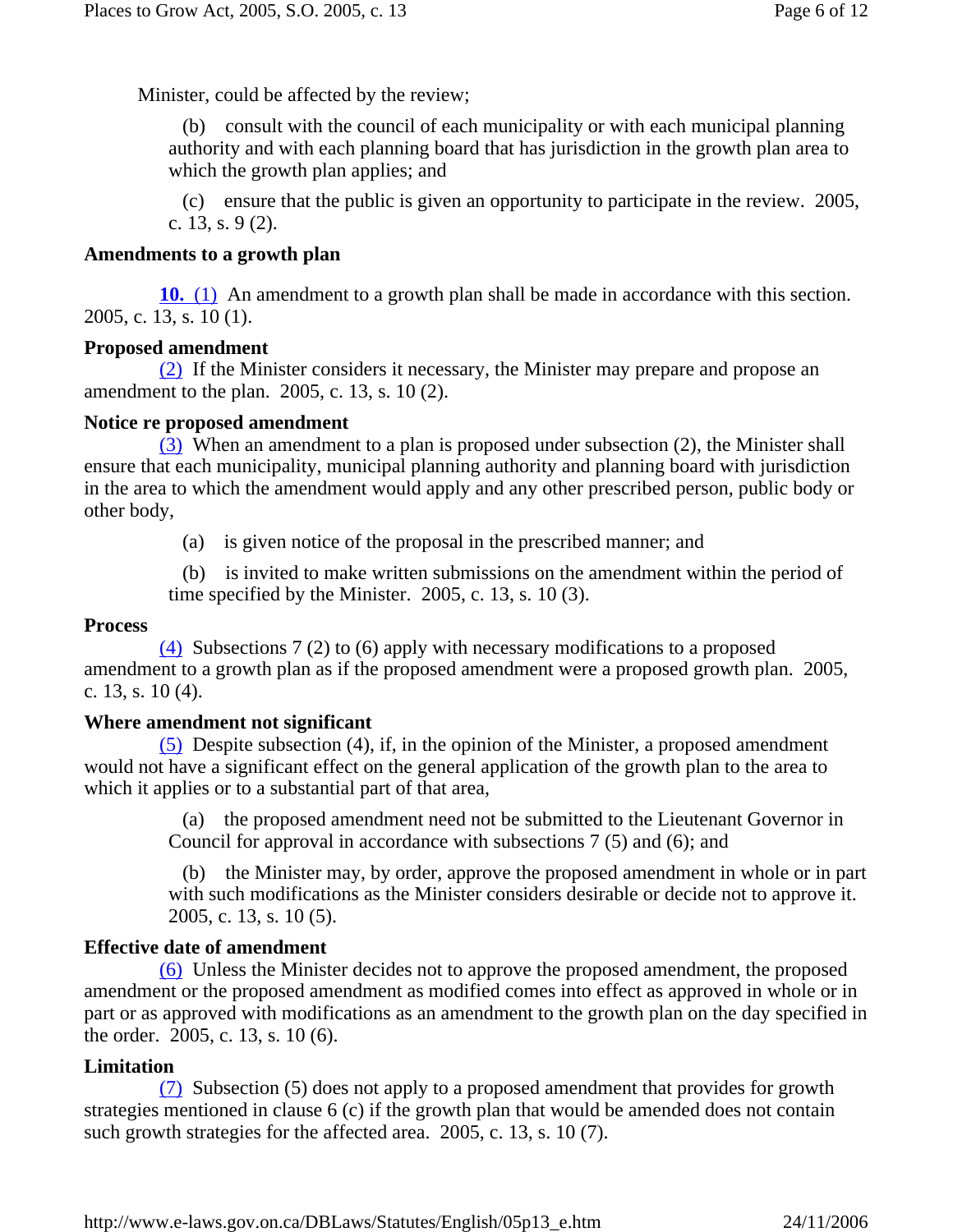# **Minister's decision**

 (8) The Minister's decision made in accordance with subsection (5) is final and not subject to appeal. 2005, c. 13, s. 10 (8).

# **Distribution of decisions**

 (9) The Minister shall send a copy of any decision made by the Lieutenant Governor in Council that is authorized under subsection (4) or any decision made by the Minister under clause (5) (b) with respect to an amendment to a growth plan to,

> (a) each party to the hearing, if a hearing was held in respect of the amendment to which the decision relates;

> (b) each person, public body and other body that made written submissions under clause (3) (b) in respect of the amendment; and

> (c) any other persons, public bodies or other bodies that the Minister determines is appropriate. 2005, c. 13, s. 10 (9).

# **Duty of hearing officer**

 **11.** (1) On being appointed under subsection 7 (3), the hearing officer shall,

(a) fix the time and place for the hearing; and

 (b) require that notice, as specified by the hearing officer, be given to the prescribed persons, public bodies and other bodies in the prescribed manner. 2005, c. 13, s. 11 (1).

# **Rules of procedure**

 (2) The hearing officer may make rules of procedure for the hearing. 2005, c. 13, s. 11 (2).

# **Protection from personal liability**

 (3) The hearing officer is not personally liable for anything done by him or her in good faith in the execution of his or her duty under this Act or for any neglect or default in the execution in good faith of his or her duty. 2005, c. 13, s. 11 (3).

# **Recommendations**

 (4) Upon the conclusion of the hearing, the hearing officer shall prepare written recommendations, with reasons, recommending what action the Minister should take with respect to the proposed plan or proposed amendment or the matter that was the subject of the hearing and shall give the written recommendations with the reasons to the Minister and to the parties to the hearing within 30 days after the conclusion of the hearing. 2005, c. 13, s. 11 (4).

# **Extension of time**

 (5) The Minister may extend the 30-day period at the hearing officer's request. 2005, c. 13, s. 11 (5).

# **Official plan conformity**

 **12.** (1) The council of a municipality or a municipal planning authority that has jurisdiction in an area to which a growth plan applies shall amend its official plan to conform with the growth plan. 2005, c. 13, s. 12 (1).

# **Deadline for amendments**

 (2) The council or municipal planning authority shall make any amendments required by subsection (1) before the third anniversary of the date on which the growth plan comes into effect.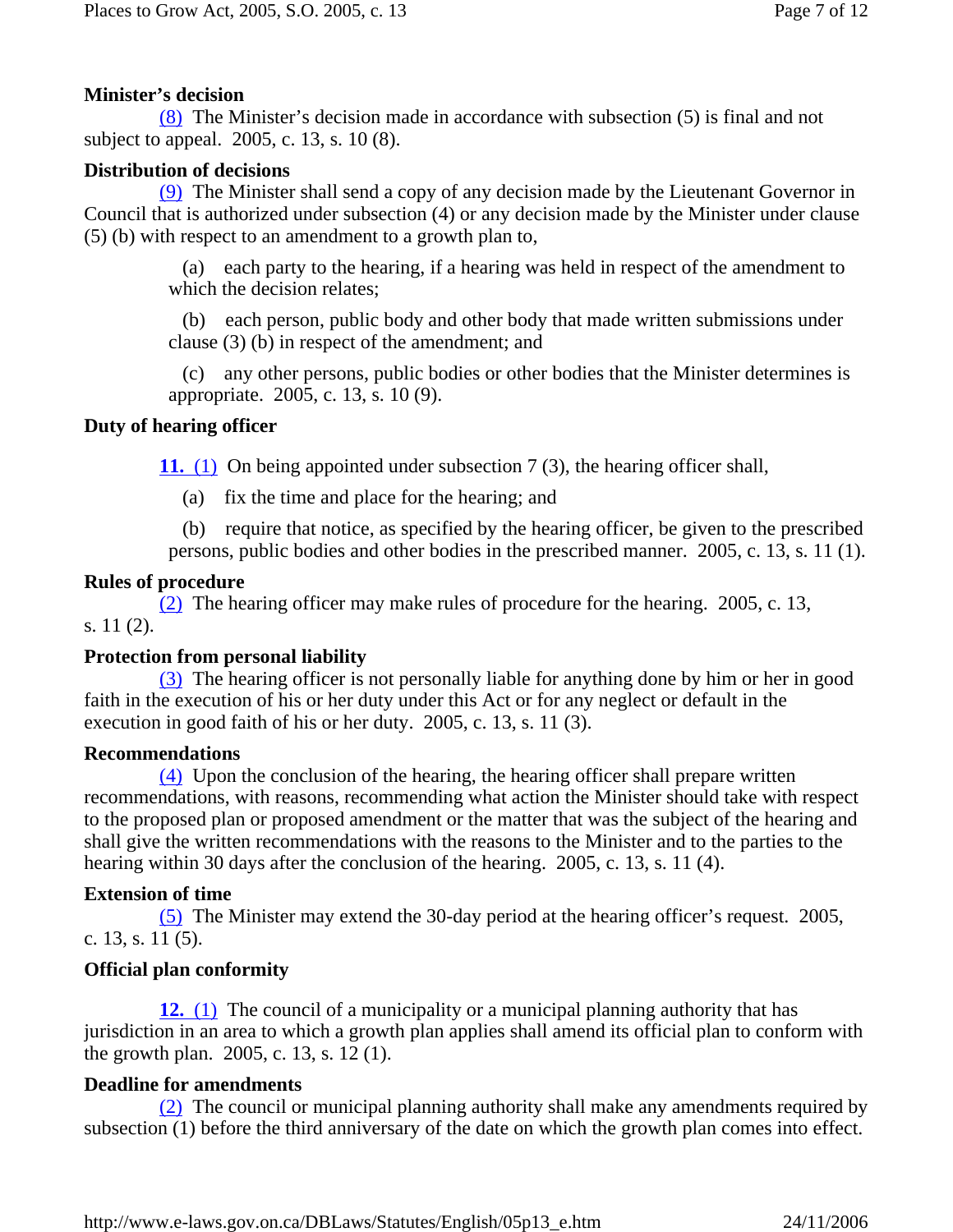2005, c. 13, s. 12 (2).

# **Same**

 (3) Despite subsection (2), if the Minister directs the council or municipal planning authority to make the amendments required by subsection (1) on or before a different date, the council or municipal planning authority shall do so. 2005, c. 13, s. 12 (3).

## **Minister's proposals to resolve non-conformity**

 **13.** (1) If, in the Minister's opinion, the official plan of a municipality or a municipal planning authority does not conform with a growth plan or if a municipality or a municipal planning authority has not adopted an amendment to its official plan to bring the official plan into conformity with a growth plan by the date specified in a direction under subsection 12 (3), the Minister may,

> (a) advise the municipality or municipal planning authority of the particulars of the non-conformity; and

 (b) invite the municipality or municipal planning authority to submit, within a specified time, proposals for the resolution of the non-conformity. 2005, c. 13, s. 13 (1).

# **Joint order**

 (2) The Minister jointly with the Minister of Municipal Affairs and Housing may, by order, amend the official plan to resolve the non-conformity,

> (a) if the council or municipal planning authority fails to submit proposals to resolve the non-conformity within the specified time; or

 (b) if proposals are submitted but, after consultation with the Minister, the nonconformity cannot be resolved, and the Minister so notifies the council or municipal planning authority in writing. 2005, c. 13, s. 13 (2).

# **Effect of order**

(3) An order under subsection (2),

 (a) has the same effect as an amendment to the official plan that is adopted by the council of the municipality or the municipal planning authority and, if the amendment is not exempt from approval, approved by the appropriate approval authority; and

(b) is final and not subject to appeal. 2005, c. 13, s. 13 (3).

# **Unorganized territory**

 $(4)$  Section 12 and subsections (1), (2) and (3) apply with necessary modifications to a planning board in respect of the unorganized territory within the planning area for which the planning board is established. 2005, c. 13, s. 13 (4).

# **Municipality within a planning area**

 $(5)$  Section 12 and subsections (1), (2) and (3) apply with necessary modifications to a municipality situated within a planning area and to the provisions of the official plans of the planning area that apply to the municipality as if those provisions were the official plan of the municipality. 2005, c. 13, s. 13 (5).

# **Effect of growth plan**

 **14.** (1) A decision under the *Planning Act* or the *Condominium Act, 1998* or under such other Act or provision of an Act as may be prescribed, made by a municipal council, municipal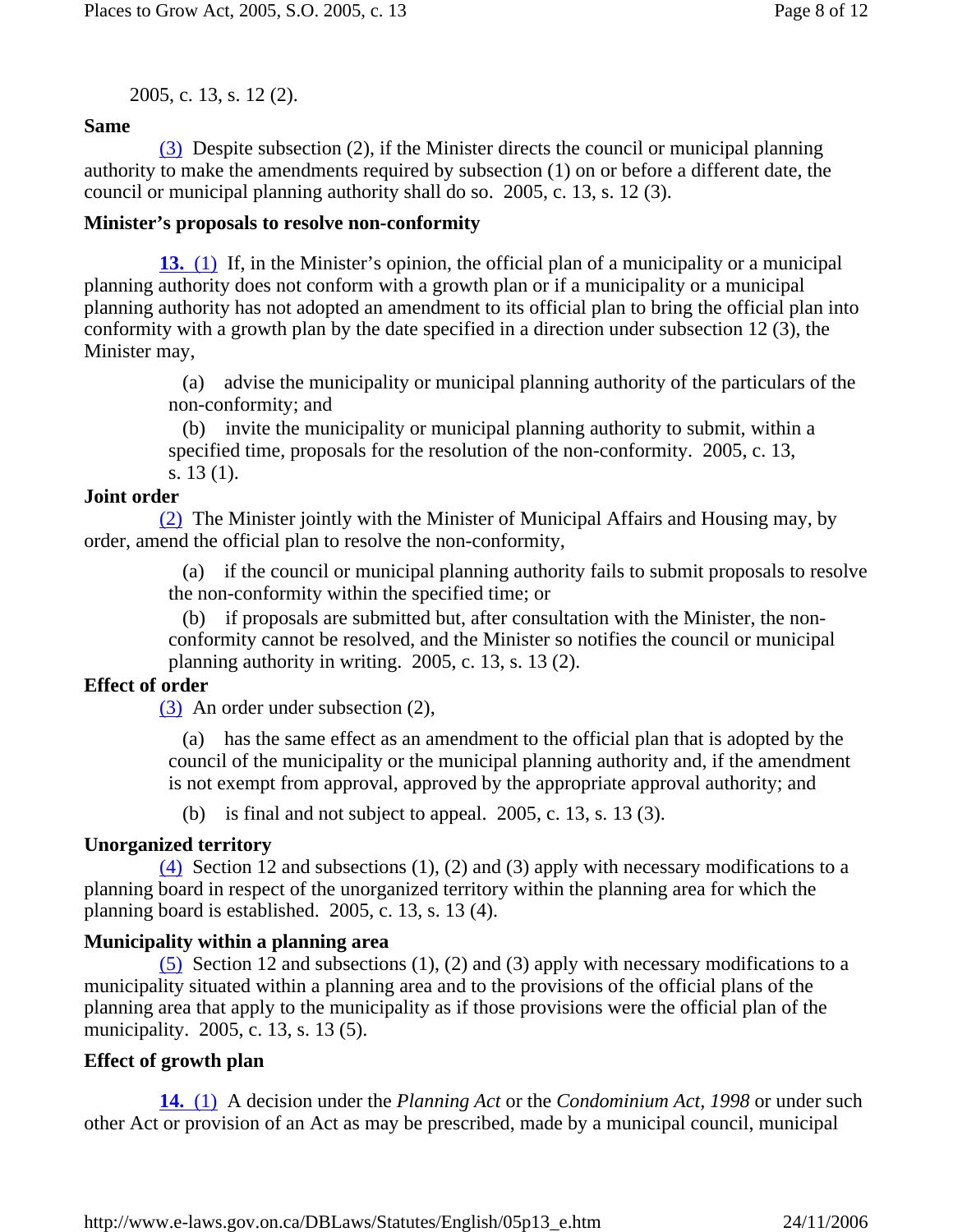planning authority, planning board, other local board, conservation authority, minister of the Crown or ministry, board, commission or agency of the Government of Ontario, including the Ontario Municipal Board, or made by such other persons or bodies as may be prescribed that relates to a growth plan area shall conform with a growth plan that applies to that growth plan area. 2005, c. 13, s. 14 (1).

## **Conflicts re: official plans, by-laws**

 (2) Despite any other Act, a growth plan prevails in the case of conflict between the growth plan and,

- (a) an official plan;
- (b) a zoning by-law; or

 (c) subject to subsection (4), a policy statement issued under section 3 of the *Planning Act*. 2005, c. 13, s. 14 (2).

## **Limitation**

 (3) Subsection (1) does not apply to a policy statement issued under section 3 of the *Planning Act* or a minister's order under section 47 of the *Planning Act*. 2005, c. 13, s. 14 (3).

## **Conflicts re: directions in plans, policies**

(4) Despite any Act, but subject to a regulation made under clause 18 (1) (b), (c) or (d), if there is a conflict between a direction in a growth plan and a direction in a plan or policy that is mentioned in subsection (5) with respect to a matter relating to the natural environment or human health, the direction that provides more protection to the natural environment or human health prevails. 2005, c. 13, s. 14 (4).

## **Plans or policies**

(5) The plans and policies to which subsection (4) refers are,

(a) a policy statement issued under section 3 of the *Planning Act*;

 (b) the Greenbelt Plan established under section 3 of the *Greenbelt Act, 2005* and any amendment to the Plan;

 (c) the Niagara Escarpment Plan established under section 3 of the *Niagara Escarpment Planning and Development Act* and any amendment to the Plan;

 (d) the Oak Ridges Moraine Conservation Plan established under section 3 of the *Oak Ridges Moraine Conservation Act, 2001* and any amendment to the Plan;

(e) a plan or policy made under a prescribed provision of a prescribed Act; and

 (f) a prescribed plan or policy or a prescribed provision of a prescribed plan or policy made by the Lieutenant Governor in Council, a minister of the Crown, a ministry or a board, commission or agency of the Government of Ontario. 2005, c. 13, s. 14 (5).

## **Limitations on remedies**

**15.** (1) No cause of action arises as a direct or indirect result of,

(a) the enactment or repeal of any provision of this Act;

 (b) the making or revocation of any provision of the regulations made under this Act; or

(c) anything done or not done in accordance with this Act or the regulations made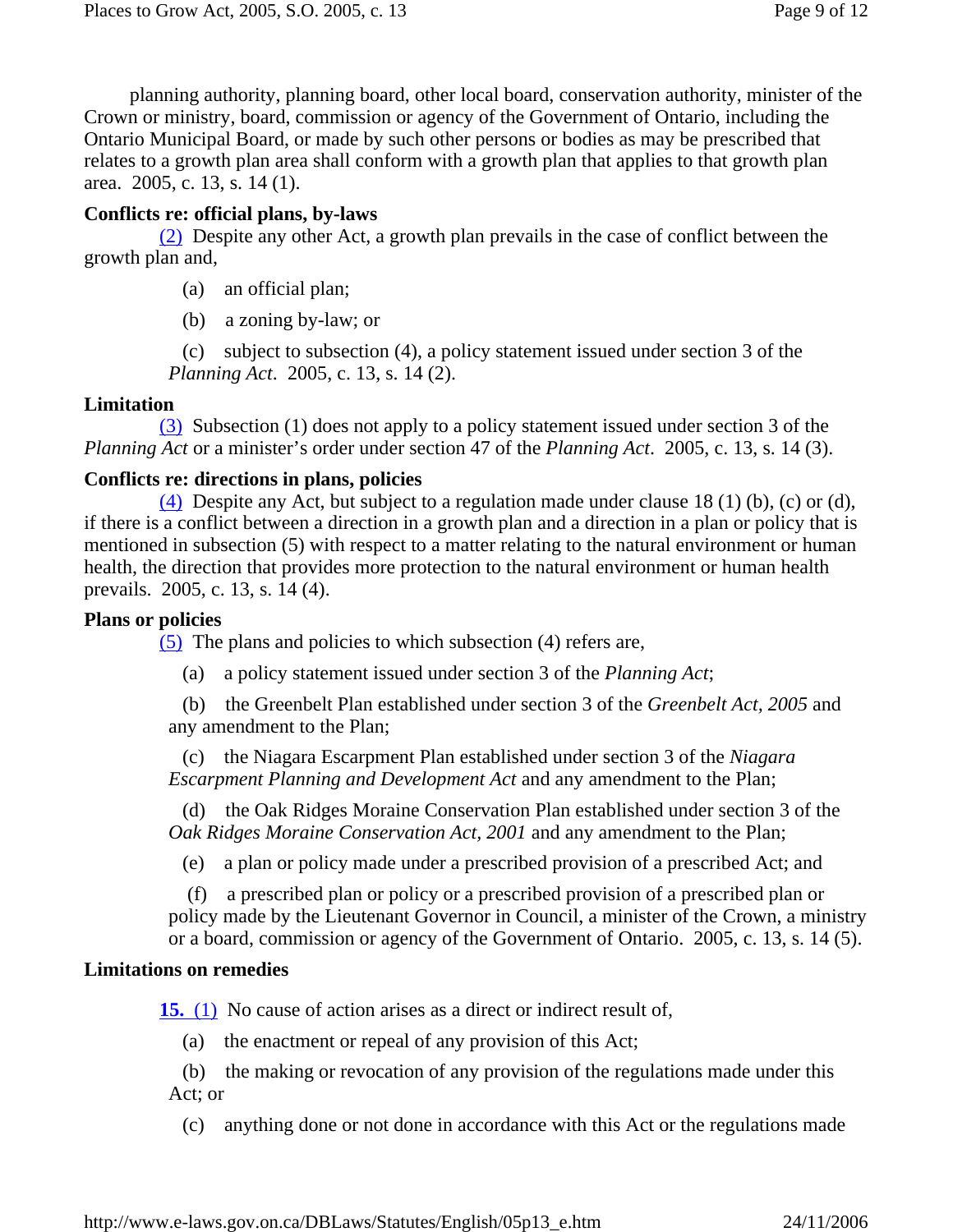under it. 2005, c. 13, s. 15 (1).

### **No remedy**

 (2) No costs, compensation or damages are owing or payable to any person and no remedy, including but not limited to a remedy in contract, restitution, tort or trust, is available to any person in connection with anything referred to in clause (1) (a), (b) or (c). 2005, c. 13, s. 15 (2).

### **Proceedings barred**

 (3) No proceeding, including but not limited to any proceeding in contract, restitution, tort or trust, that is directly or indirectly based on or related to anything referred to in clause (1) (a), (b) or (c) may be brought or maintained against any person.  $2005$ , c. 13, s. 15 (3).

### **Same**

 (4) Subsection (3) applies regardless of whether the cause of action on which the proceeding is purportedly based arose before or after the coming into force of this Act. 2005, c. 13, s. 15 (4).

### **Proceedings set aside**

 (5) Any proceeding referred to in subsection (3) commenced before the day this Act comes into force shall be deemed to have been dismissed, without costs, on the day this Act comes into force. 2005, c. 13, s. 15 (5).

### **No expropriation or injurious affection**

 (6) Nothing done or not done in accordance with this Act or the regulations constitutes an expropriation or injurious affection for the purposes of the *Expropriations Act* or otherwise at law. 2005, c. 13, s. 15 (6).

### **Person defined**

(7) In this section,

"person" includes, but is not limited to, the Crown and its employees and agents, members of the Executive Council and municipalities, municipal planning authorities and planning boards and their employees and agents.  $2005$ , c. 13, s. 15 (7).

### **Delegation by Minister**

 **16.** The Minister may delegate in writing any of his or her powers or duties under this Act to one or more Crown employees within the meaning of the *Public Service Act*. 2005, c. 13, s. 16.

### **Non-application of certain Acts**

 **17.** (1) The *Statutory Powers Procedure Act* does not apply to anything done under this Act. 2005, c. 13, s. 17 (1).

#### **Not an undertaking**

 (2) For greater certainty, a growth plan is not an undertaking as defined in subsection 1 (1) of the *Environmental Assessment Act*, but that Act continues to apply within the area to which the growth plan applies. 2005, c. 13, s. 17 (2).

### **Not a regulation**

 (3) A growth plan, an order made under subsection 7 (7), 10 (5) or 13 (2) and a direction made under subsection 12 (2) are not regulations within the meaning of the *Regulations Act*. 2005, c. 13, s. 17 (3).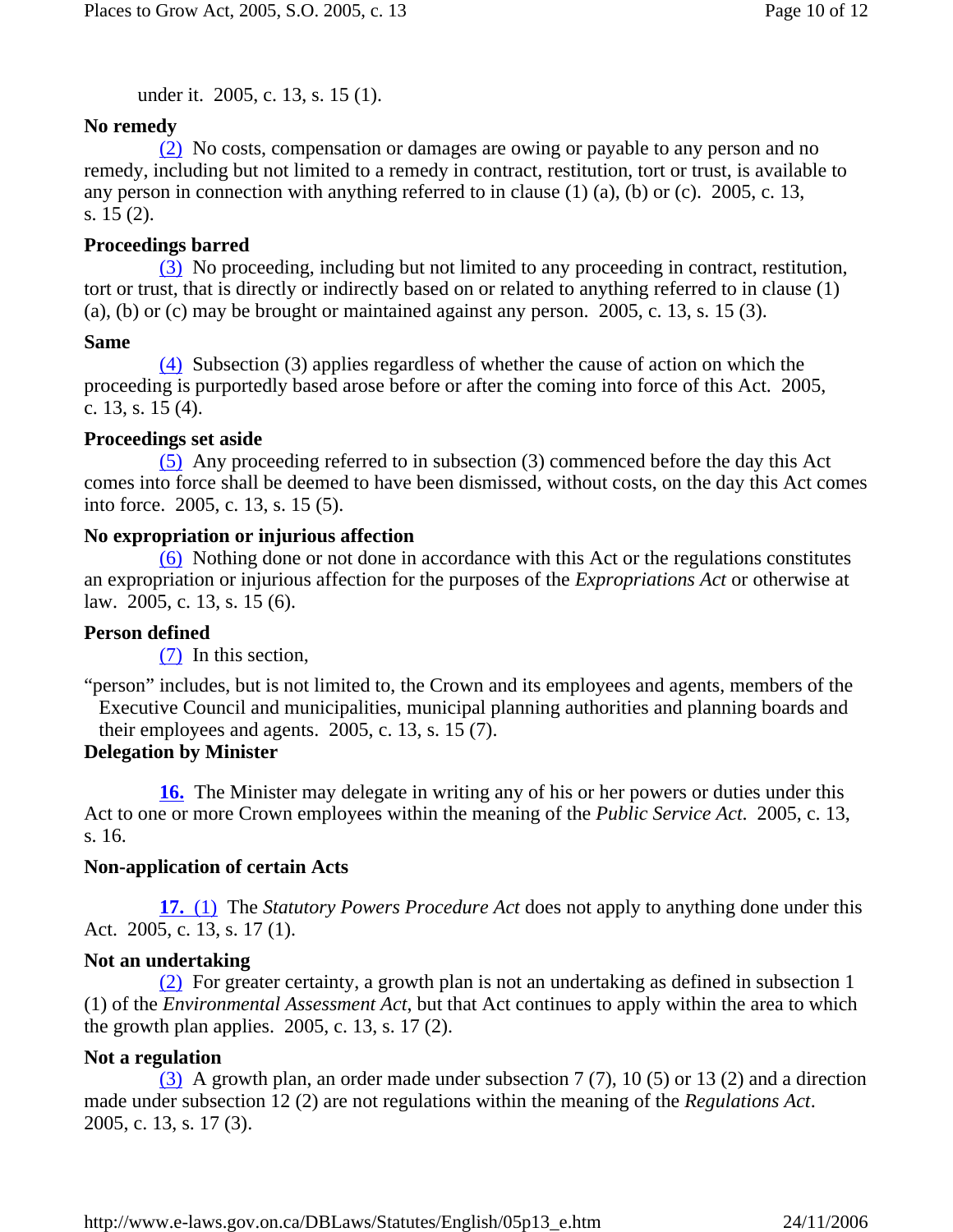**Note: Effective October 19, 2007 or on an earlier day to be named by proclamation of the Lieutenant Governor, subsection (3) is amended by the Statutes of Ontario, 2006, chapter 21, Schedule F, subsection 136 (1) by striking out "the** *Regulations Act***" and substituting "Part III (Regulations) of the** *Legislation Act, 2006"***. See: 2006, c. 21, Sched. F, ss. 136 (1), 143 (1).** 

### **Regulations by L.G. in C.**

**18.** (1) The Lieutenant Governor in Council may make regulations,

 (a) prescribing persons, bodies, Acts, provisions of Acts, plans, policies and provisions of plans and policies for the purposes of subsection 14 (1) and clauses 14 (5)  $(e)$  and  $(f)$ ;

 (b) governing and clarifying the application of subsection 14 (4), including determining when a conflict exists for the purpose of that subsection and determining the nature of the conflict;

 (c) dealing with any problems or issues arising as a result of the application of subsection 14 (4);

 (d) resolving conflicts between the provisions of a growth plan and the plans, policies and provisions mentioned in subsection 14 (5), including determining which provisions of any plan or policy prevail or how the plans or policies must be modified to resolve the conflict even if the conflict does not involve issues relating to the natural environment or human health. 2005, c. 13, s. 18 (1).

#### **General or specific**

 (2) A regulation under this section may be general or specific in its application. 2005, c. 13, s. 18 (2).

#### **Retroactive effect**

(3) A regulation made in respect of a growth plan under clause (1) (b), (c) or (d) may be retroactive to a date,

(a) no earlier than the date the growth plan comes into effect; or

 (b) if the regulation relates to a conflict between the growth plan and a plan, policy or provision prescribed for the purposes of clause 14 (5) (e) or (f) after the date the growth plan came into effect, no earlier than the date that the regulation prescribing the plan, policy or provision came into force. 2005, c. 13, s. 18 (3).

### **Conflicts**

 (4) If there is a conflict between a regulation under this section and any Act or any other regulation, the regulation under this section prevails. 2005, c. 13, s. 18 (4).

#### **Regulations by Minister**

**19.** (1) The Minister may make regulations,

 (a) modifying or replacing all or any part of the definition of "area of settlement" in section 2;

 (b) prescribing the manner in which a notice is to be given for the purpose of clauses 10 (3) (a) and 11 (1) (b) and the persons, public bodies and other bodies to